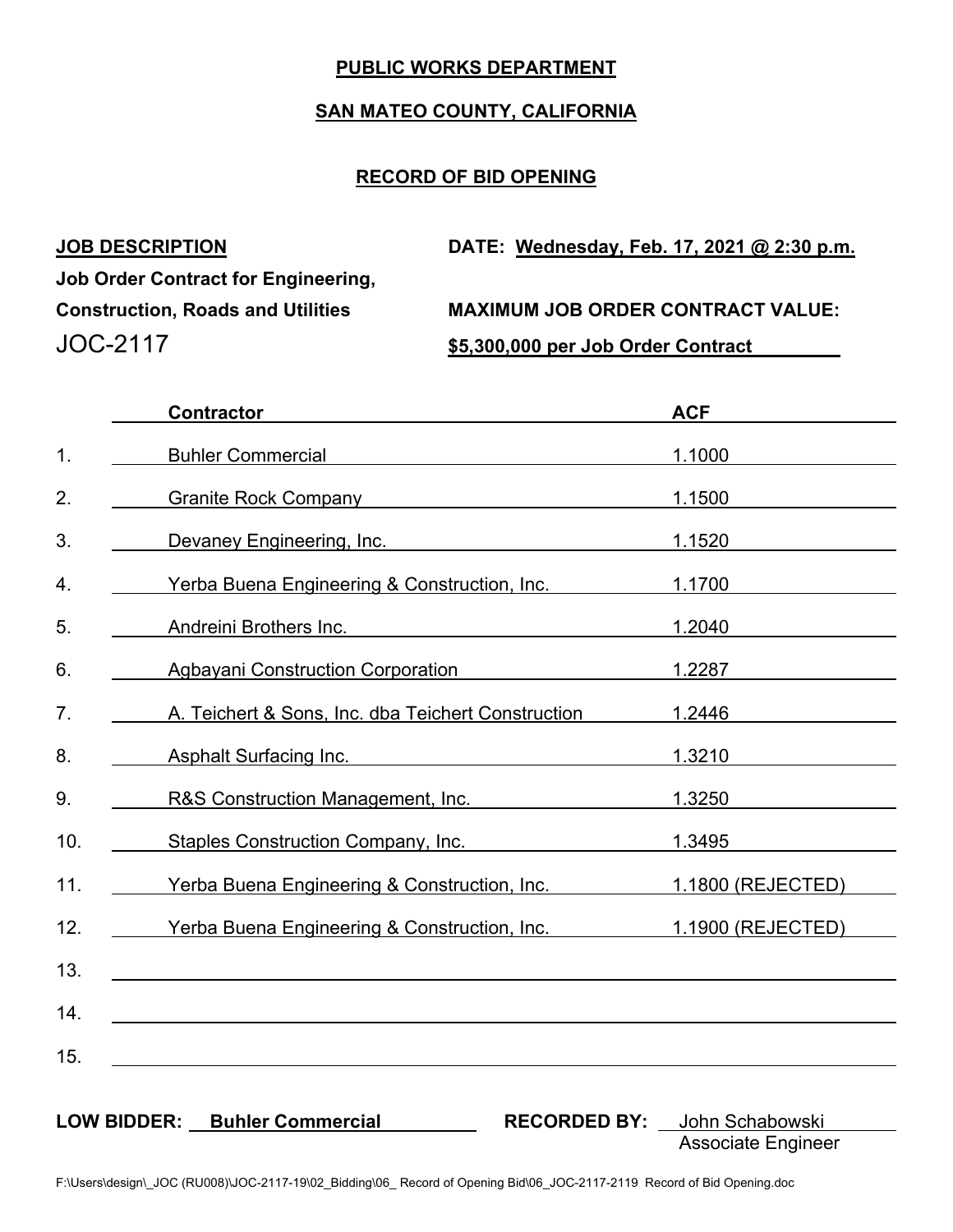## **PUBLIC WORKS DEPARTMENT**

#### **SAN MATEO COUNTY, CALIFORNIA**

## **RECORD OF BID OPENING**

| <b>JOB DESCRIPTION</b>                     | DATE: Wednesday, Feb. 17, 2021 @ 2:30 p.m. |
|--------------------------------------------|--------------------------------------------|
| <b>Job Order Contract for Engineering,</b> |                                            |
| <b>Construction, Roads and Utilities</b>   | <b>MAXIMUM JOB ORDER CONTRACT VALUE:</b>   |
| JOC-2118                                   | \$5,300,000 per Job Order Contract         |

| <b>Contractor</b>                                                                                                                                                                                                                   | <b>ACF</b>                             |
|-------------------------------------------------------------------------------------------------------------------------------------------------------------------------------------------------------------------------------------|----------------------------------------|
| Buhler Commercial <b>Executive Commercial</b>                                                                                                                                                                                       | JOC 2117                               |
| <b>Granite Rock Company Care and Company Company</b>                                                                                                                                                                                | 1.1500                                 |
| Devaney Engineering, Inc. <b>Example 20</b> Service 20 Service 20 Service 20 Service 20 Service 20 Service 20 Service 20 Service 20 Service 20 Service 20 Service 20 Service 20 Service 20 Service 20 Service 20 Service 20 Service | 1.1520                                 |
| Yerba Buena Engineering & Construction, Inc.                                                                                                                                                                                        | 1.1700                                 |
| Andreini Brothers Inc. <b>Example 20</b> No. 1996                                                                                                                                                                                   | 1.2040                                 |
| <b>Agbayani Construction Corporation</b>                                                                                                                                                                                            | 1.2287                                 |
| A. Teichert & Sons, Inc. dba Teichert Construction                                                                                                                                                                                  | 1.2446                                 |
| Asphalt Surfacing Inc.                                                                                                                                                                                                              | 1.3210                                 |
| R&S Construction Management, Inc.                                                                                                                                                                                                   | 1.3250                                 |
| Staples Construction Company, Inc.                                                                                                                                                                                                  | 1.3495                                 |
| Yerba Buena Engineering & Construction, Inc.                                                                                                                                                                                        | 1.1800 (REJECTED)                      |
| Yerba Buena Engineering & Construction, Inc.                                                                                                                                                                                        | 1.1900 (REJECTED)                      |
|                                                                                                                                                                                                                                     |                                        |
|                                                                                                                                                                                                                                     |                                        |
|                                                                                                                                                                                                                                     |                                        |
|                                                                                                                                                                                                                                     |                                        |
| LOW BIDDER: Granite Rock Company                                                                                                                                                                                                    | <b>RECORDED BY:</b><br>John Schabowski |
|                                                                                                                                                                                                                                     | <b>Associate Engineer</b>              |